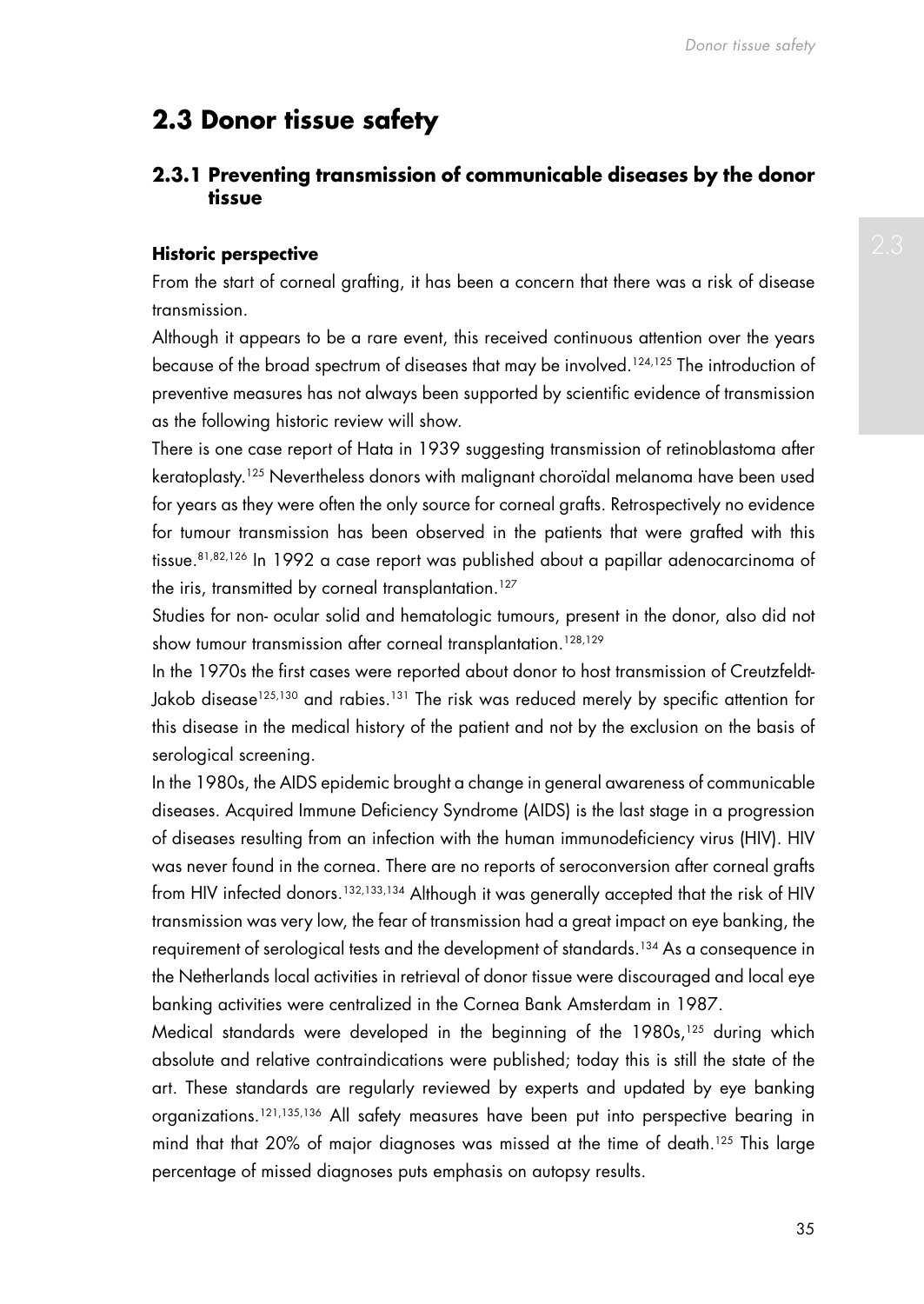In 1985 the Eye Bank Association of America (EBAA) required its member banks to perform ELISA test screening for HIV in post-mortem blood. Following the serological tests for HIV numerous serological tests were introduced for diseases such as hepatitis B and hepatitis C. In addition to these tests, multi-tissue donors are now also screened for human T-lymphotropic virus (HLTV) as well as for syphilis and are discarded as cornea donors when tested positive. Although a possible corneal transmission of HBV has been documented in two recipients from two different donors,<sup>137</sup> this was not found for HCV.<sup>133</sup> One study showed a weak correlation between seropositivity and the presence of HCV in the cornea<sup>138</sup> but another could not confirm that finding.<sup>139</sup> Corneal opacities<sup>140,141</sup> and chronic interstitial keratitis<sup>140</sup> are reported in HTLV-1 infected patients, but HTLV-I has not been found in the cornea.

At the end of the 1980s, syphilis was thought to be a marker for blood donors at high risk for HIV. Partly for this reason, serological screening used to be required by medical standards of the Eye Bank Association of America (EBAA). Studies in the mid 1990s indicated that there was a poor correlation between reactive syphilis serology and positive HIV testing142 and the transmission of *Treponema Pallidum* under typical experimental corneal storage conditions was proven to be extremely unlikely.<sup>143</sup> As a consequence the EBAA revised their regulations by eliminating the requirement for serological testing for syphilis. There have been no reports on syphilis transmission via cornea transplantation.

In Europe a large variety of serological tests has been applied till the transposition of European Union Tissue and Cell Directives ( EUTCD) into the national laws of European Union Member States (European Union directives 2004/23/EC, 2006/17/EC, 2006/86/ EC).<sup>144,145,146</sup> In these EU directives that do not discriminate between the non-vascularised cornea and vascularised tissue, a validated algorithm to exclude the presence of *Treponema pallidum* and testing for HLTV is prescribed for donors as a minimum requirement. False positive testing results (Lues, HbsAg, HIV, HCV) are commonly found in cadaveric blood samples and serology results are worldwide responsible for > 10% of the discard of donor corneas.133,147,148,149 In the Netherlands the discard rate due to serological screening results is slowly increasing to 5% (personal communication, CBA annual reports). Other serological tests (Malaria, Cytomegalovirus, Toxoplasmosis, Epstein- Barr virus and *Trypanosoma crusi*), although not addressed by EBAA or EEBA medical standards, could be required by organ procurement organizations.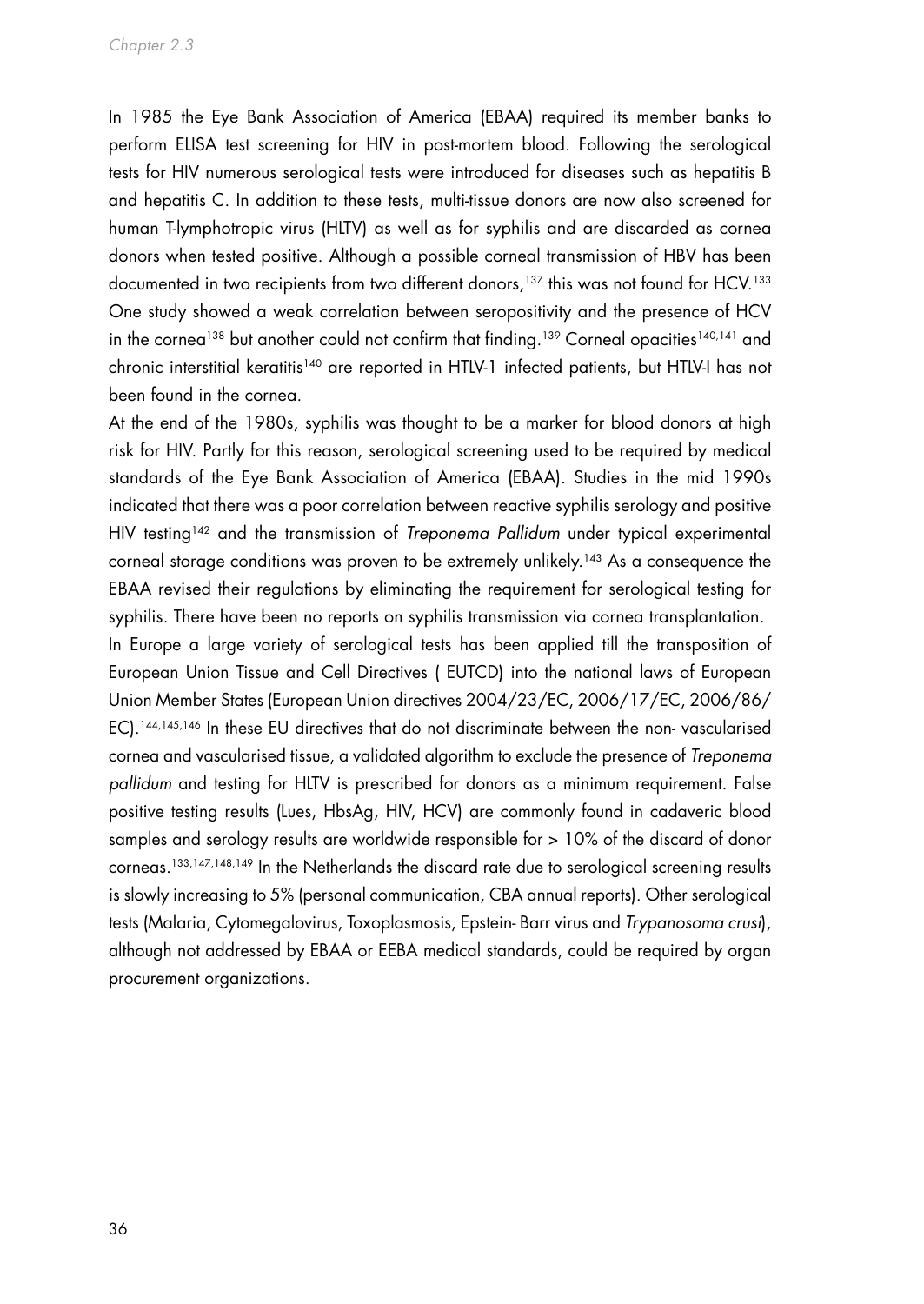### **Proven systemic transmissions**

Beside the two cases of hepatitis B, the only systemic infectious diseases documented up to 1998 to be transmitted by corneal transplants were 4 cases of rabies<sup>133</sup> and one proven case of Creutzfeldt-Jakob disease.130 For rabies no serological test is available in post mortem blood and Creutzfeldt Jacob disease no serological tests are available.

Rabies is an acute encephalitis, uniformly fatal in unvaccinated hosts, caused by the Lyssavirus, genus Rhabdoviridae. Since 1979 eight cases of rabies after transplantation have been reported and transmission through the graft is supposed.<sup>125,131,150,151</sup> Rabies virus can be demonstrated in the cornea<sup>131</sup> but despite this knowledge one relies on the medical history of donors even though this diagnosis as the possible cause of death may easily be missed.<sup>152</sup> For this proven communicable disease a screening test is lacking.

Creutzfeldt-Jakob disease (CJD) is a transmittable human spongiform encephalopathy characterized by the presence of an abnormal intracellular protein. Different forms of the disease exist: sporadic CJD, iatrogenic CJD, familial CJD and variant CJD, the latter following the consumption of infected beef. In addition to the certain transmission of CJD by a corneal transplantation in 1974 the 9 additional cases suggesting transmission of CJD enhanced the concern about prion transmission via corneal transplantation.<sup>130,152,153,154</sup> It is shown that corneas contain the infective prion although to a lesser extent than other neural structures.152,155 In February 1997 in Great Britain, the corneas and the sclera of a patient, who presumably died of lung cancer, were transplanted in 3 recipients.<sup>156</sup> A few months later autopsy of the donor's brain revealed CJD. Although the recipient patients were free of symptoms 7 years after surgery,<sup>156</sup> this incident has stressed the importance of reliable tests. Up till now no validated test for CJD infectivity is available. For the time being one has to rely on good screening of the medical history of the donor. In addition to appropriate donor selection criteria, in most eye banks disposable instruments are used in order to reduce the risk of CJD cross contamination.<sup>157</sup>

### **Local transmissions**

Cytomegalovirus keratitis in the penetrating keratoplasty of a HIV-patient has been described and histopathologically confirmed once.<sup>158</sup> A donor to host transmission could not be proven. Evidence for the transmission of Herpes simplex virus type 1 (HSV-1) by penetrating keratoplasty with subsequent reactivation of donor derived HSV-1 in the transplanted cornea has been described by several authors since the beginning of this century.<sup>59,160,161,162</sup> Herpes simplex replication is a cause of endothelial necrosis in organ cultured corneas.<sup>160,163,164</sup> HSV-1 is acknowledged as a cause of primary failure.<sup>164,165,166,167,168</sup> On the one hand screening of donor cornea culture fluid for HSV DNA is not considered feasible.<sup>160,169</sup> On the other hand herpes simplex replication is a cause of endothelial necrosis in organ cultured corneas, this donor tissue will be discarded at the time of endothelial evaluation shortly before surgery.<sup>163,166,170</sup>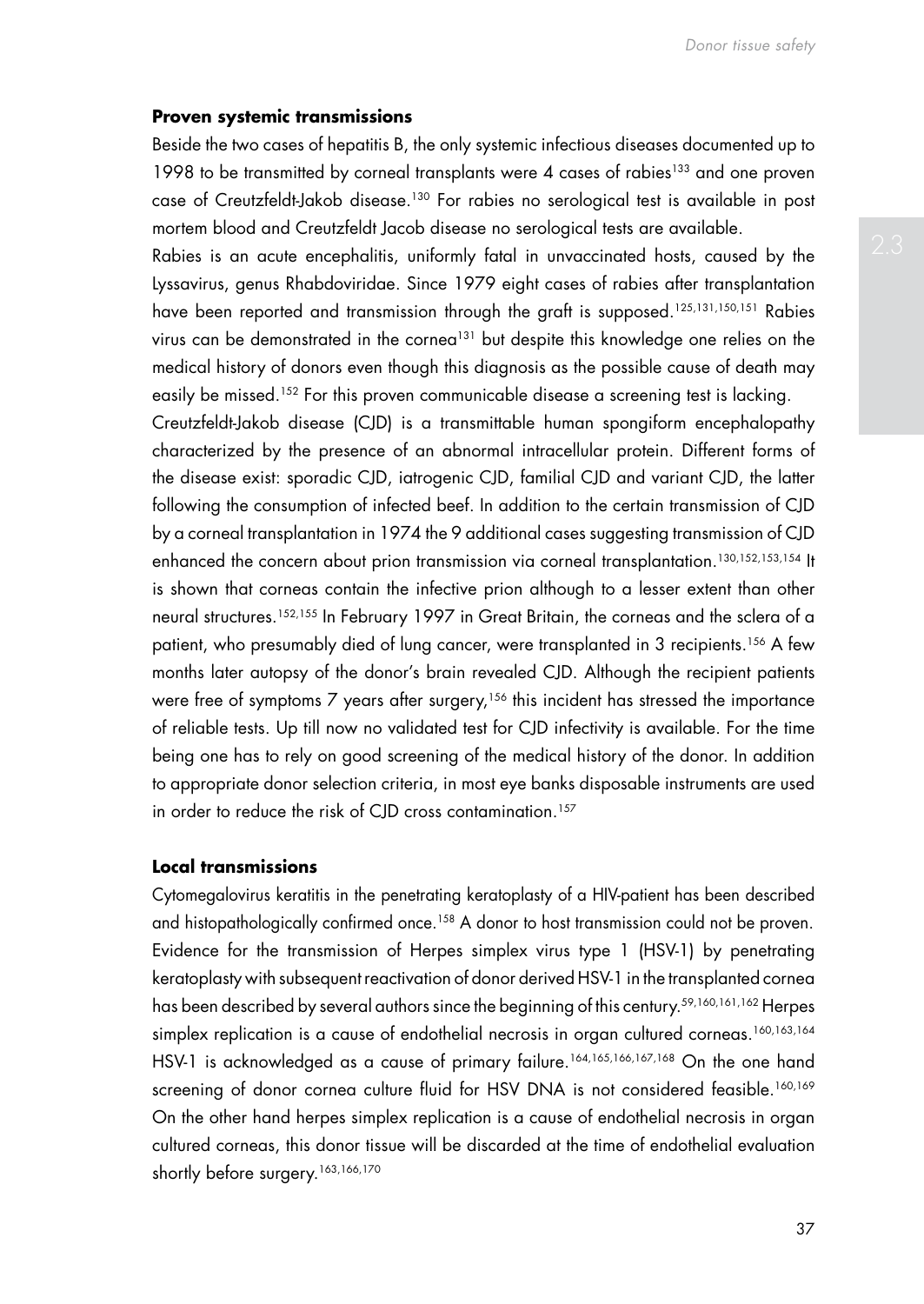# **Concluding remarks**

Worldwide over a 100.000 corneal transplants are performed annually.<sup>171</sup> Some tests for transmittable diseases have been added and others have been discontinued. Every new test has its price, not only regarding finance but also regarding the ensuing false positive test results and consequently the waste of donor tissue which leads to prolonged visual impairment of patients.<sup>172</sup> Decisions to implement new tests should be based on sound scientific evidence.<sup>172</sup> The EBAA and the European Eye Bank Association (EEBA) act in the best interest of patients and corneal surgeons. Their well-documented regulations and broad acceptation of the regulations in the field of corneal transplantation should inform the politicians. The best interest of the patients is served when EBAA, EEBA, surgeons and policy makers cooperate in balancing benefits and risks.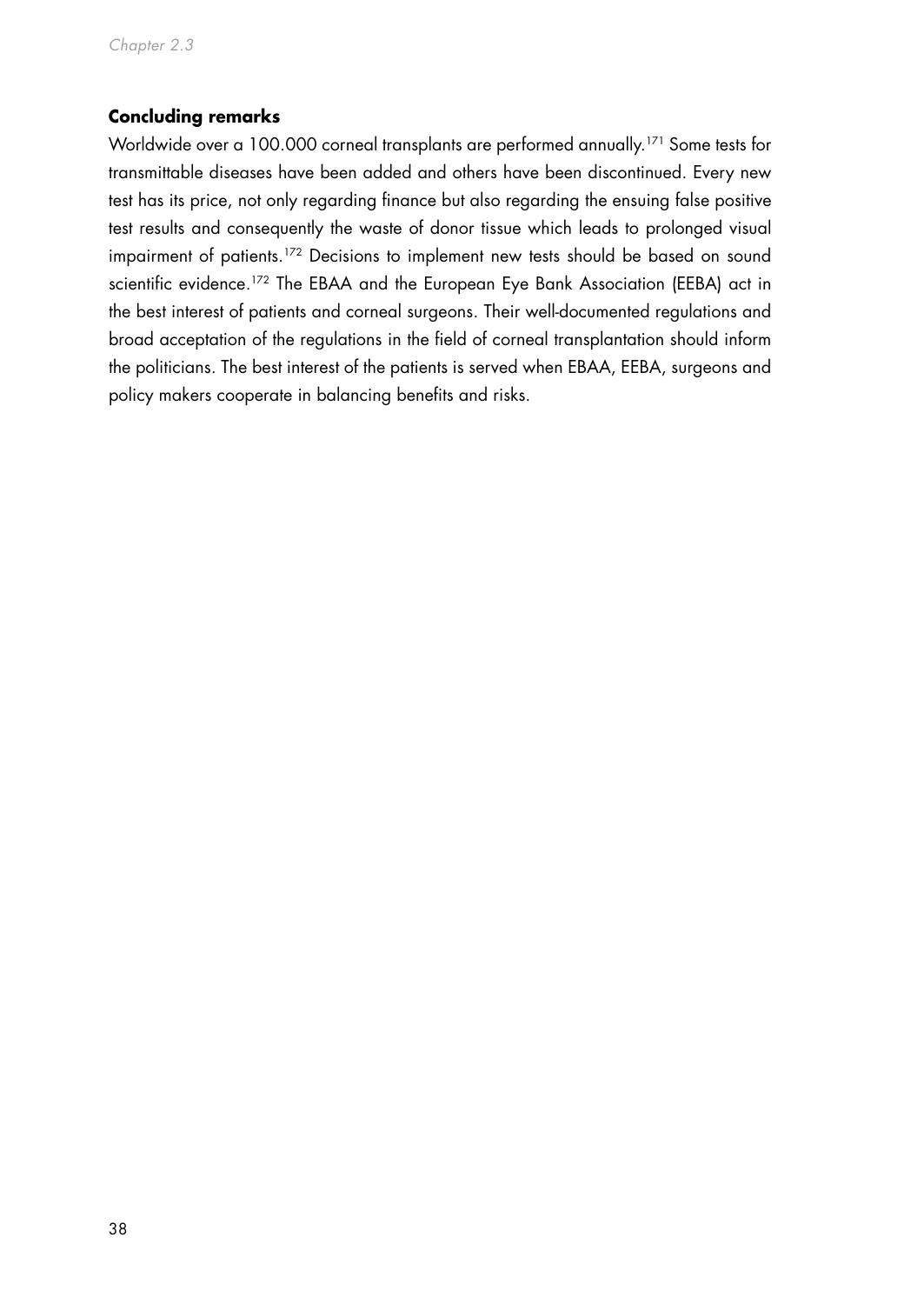# **2.3.2 Prevention of donor related ocular infections**

The overall rate of postoperative endophthalmitis following penetrating keratoplasty (PKP) has been found to be around 0.4%,173 in a literature review of 90549 penetrating keratoplasties. This is higher than the observed  $0.1\%$  following cataract surgery.<sup>174</sup> This demonstrates an increased risk of postoperative endophthalmitis in association with PKP. However the rate has been decreasing over the last decade and this is ascribed to improved procedures in eye banking .<sup>173</sup>

For the surgeon it is therefore of paramount importance to have insight in the microbiological condition of received donor tissue by knowing the risk of contamination, the decontamination steps and measures and the microbiological tests performed in the eye bank. Compared to the eye in a living person, where the tears together with the blinking reflex keep the eye surface sterile, donor corneas have a high incidence of microbial surface contamination.<sup>175,176</sup> External bacteria on a donor cornea are mainly skin bacteria (especially staphylococcus) and internal bacteria are mainly intestinal bacteria and may be due to perimortem bacteraemia.<sup>177</sup> Procurement and processing techniques in the eye bank have been developed and adapted with the aim to remove these contaminants as much as possible and to keep the contamination of delivered corneas as low as possible.

#### **Decontamination procedures**

Starting with donor selection the risk of contaminating microbes is reduced in each subsequent decontamination step, similar to the procedure in dilution series.

# *Donor tissue selection*

Varying with the availability and efficacy of decontamination procedures, donor selection may take place based on risk factors. Facial trauma may possibly predispose for the presence of microbes on the surface of the globe. Also patients that have been on a respirator may be at an increased risk for ocular surface contamination.<sup>178</sup> In a recent study, post-keratoplasty endophthalmitis was found to be associated with recent hospitalization and fatal cancer among donors.<sup>179</sup> A donor to host microbial transmission was suggested for those cases. Septic donors are also considered to be a risk factor.<sup>180</sup>

#### *During retrieval*

Vigorous rinsing of the eye with sterile saline may be another step. Irrigation has long been believed to significantly reduce surface contamination<sup>176</sup> but an increase of contaminated eyes has also been described, explained by 1) washing out the microbes trapped within crypts in the conjunctival epithelium and 2) organisms washed into the eye from the lids and periocular skin.<sup>181</sup> This emphasizes the importance external eye cleaning before decontamination procedures.<sup>182</sup> The role of antibiotics added to the rinsing solution might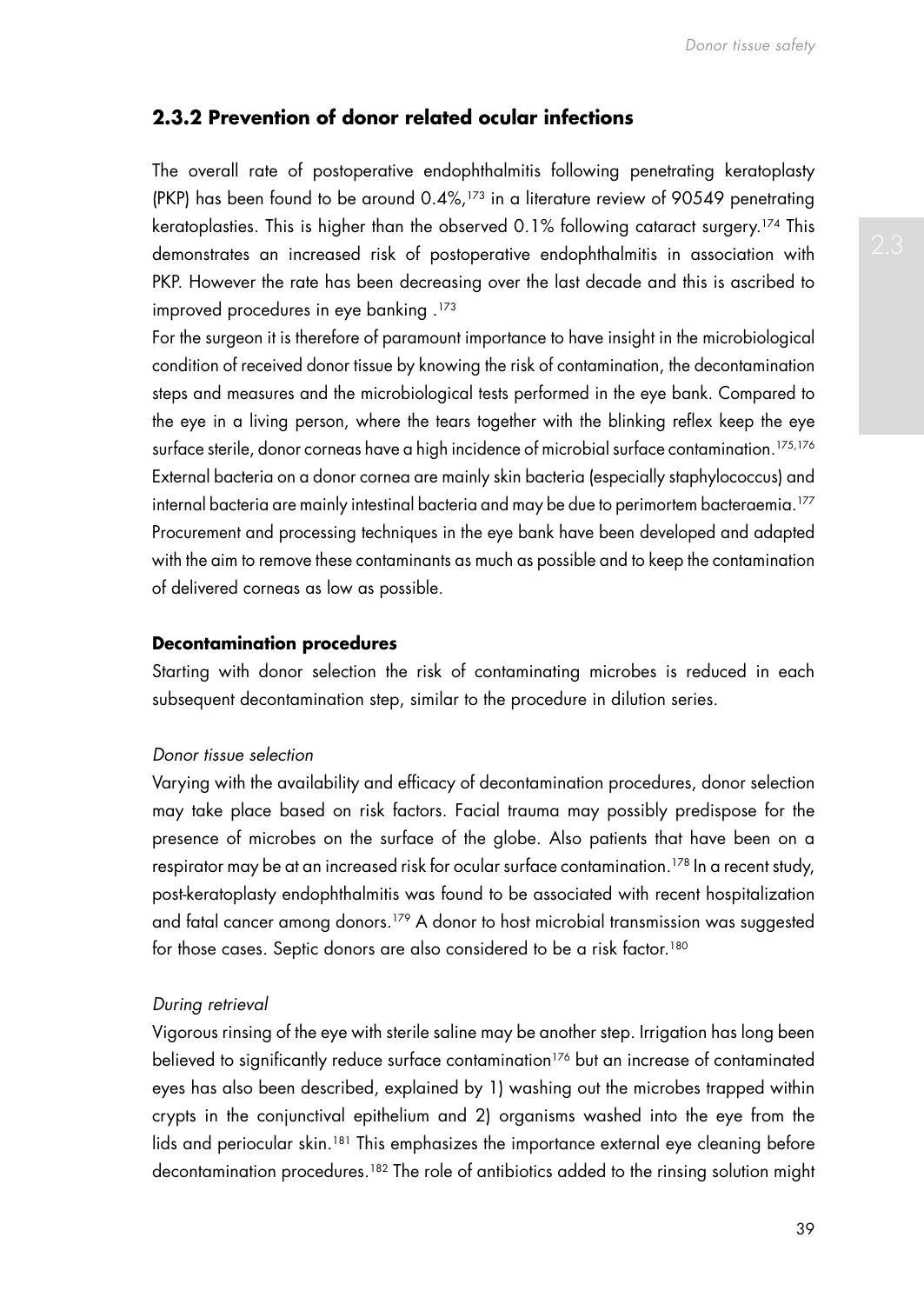be debated as the microbes are hardly metabolically active at the rather low temperature and time is too short for the antibiotics to be effective. It is suggested that washing at retrieval is as effective as washing of the eyes in the eye bank.<sup>183</sup> However, by omitting one step from the cascade the total result of decontamination becomes less effective. With corneoscleral disc excision in situ the decontamination procedure is reduced with one step: the decontamination of the eye on arrival in the bank. There are reports describing that more contamination is found in these in situ retrieved corneas when compared to the corneas excised in the eye bank.<sup>184,185</sup> Others do not corroborate this.<sup>186,187</sup>

# *On arrival in the eye bank*

Vigorous irrigation of the eye with saline solutions to remove bacteria in addition to mucus, dead cells and other particles reduce the risk for bacterial contamination. This is also valid for the following measures: immersion of the whole eye in an appropriate antibiotic solution or povidone iodine solution which has shown to be a better alternative,<sup>181</sup> and the subsequent rinsing to remove toxic ingredients in the decontamination solutions.<sup>188,189</sup>

### *During-storage*

If the tissue is stored without antibiotics it turns out that more than 30% of the corneas contain remaining microbes despite all previous decontamination steps.<sup>189</sup> The following measures have been developed to minimize the risk during storage.

# *a. Hypothermic storage*

During hypothermic storage proliferation of these bacteria and to a lesser extent proliferation of fungi is reduced. In addition, storage time is limited. Consequently, increase of contamination is prevented. Direct reduction is not expected. Antibiotics added to the storage medium have little effect during the storage at 2-8°C.<sup>190,191</sup> In the strategy to combat bacteria additional antibiotics have been added or substituted and newer types have been proposed.<sup>102</sup> Antimycotics are not added to the hypothermic storage media. A prophylactic effect of the antibiotics in corneal storage media is shown after warming up the cornea for 1 hour before surgery to room temperature, which is usually done.<sup>192,193</sup> Microbiological tests are rarely performed during hypothermic storage. The storage time is too short to perform these tests before grafting.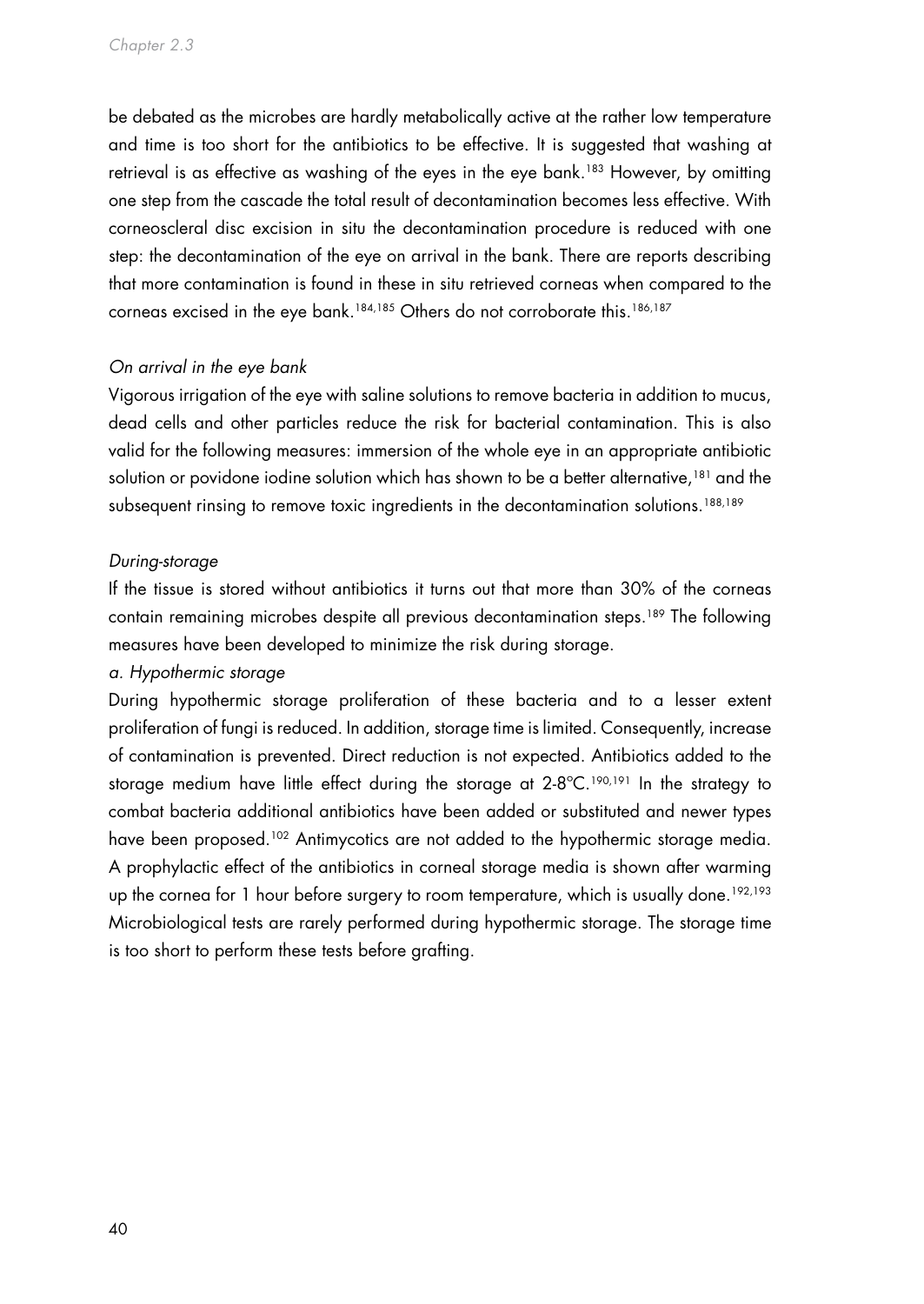### *b. Organ culture*

In organ culture antibiotics as well as antimycotics are always present. At this temperature range, they are most effective because contaminating microbes are metabolically active. In addition, resistant microbes are more evident because they continue to grow. Nevertheless, when corneas after organ culture are subjected to a mechanical extraction technique using a laboratory blender, microbes are still found.<sup>194</sup> This indicates that they may penetrate the tissue and thus escape detection. A quarantine period and microbiological screening by taking samples of the storage solution is therefore mandatory. In this way organ culture exploits its vulnerability for microbes to discard contaminated corneas before surgery. Culturing of the transport solution is advocated to detect microbes that may have penetrated the cornea since in this medium, more epithelial layers shed and internal fluids are extruded.<sup>195</sup> Direct microbiological screening of the corneoscleral rim does not always belong to the standard procedures after grafting. The observed difference in distribution of bacteria and contamination between the central and peripheral parts of the cornea after organ culture causes to question the value of routine postoperative corneoscleral rim cultures after keratoplasty.<sup>194</sup> Storage of the transport medium with the corneoscleral rim and keeping it available in case of suspicion of keratitis/endophthalmitis may be an alternative.

#### **Effectiveness of the decontamination process**

The effectiveness of the decontamination process depends on the retrieval method (corneoscleral disc excision in situ or enucleation), and the storage methods (hypothermic or organ culture). This might explain the considerable risk variations as reported in the literature: 12.4 - 47.9% positive donor corneoscleral rims.<sup>180,185,186,196</sup> The reported isolates include *Staphylococcus aureus, Staphylococcus epidermidis,* hemolytic and non-hemolytic *Streptococci, Pseudomonas and Propionbacterium.* Donor corneas have a significantly higher incidence of *Streptococcus* and gram negative bacteria in cultures.<sup>196</sup>

The frequency of positive rim cultures after PKP is found to be higher in hypothermic storage  $(8.6 - 9.8\%)^{197,198}$  than in organ culture  $(0.26 - 1.4\%)$ .<sup>197,199</sup> In the past a case report about the transfer of *Torulopsis glabrata* strengthens the doubt about the safety of OC in the USA while experiments in Europe prove that this criticism is not justified. <sup>200</sup>